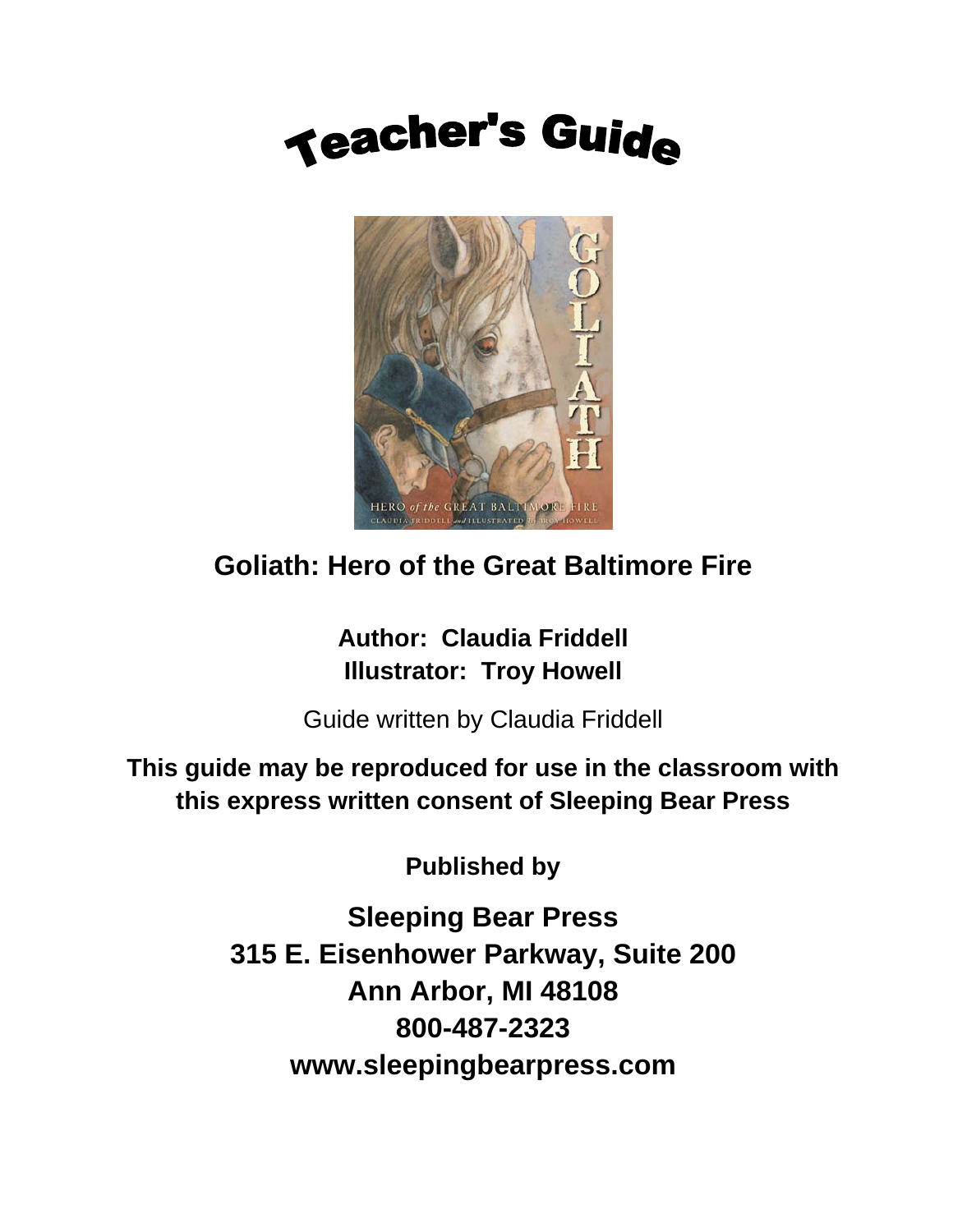### **Read, Research, and Report**



**After reading** *Goliath, Hero of the Great Baltimore Fire,* **research one of these topics with a partner and give a class report:**

*Workhorses in early America Turn of the century firehouses Telegraph fire alarm system H.L. Mencken's coverage of the fire Thomas Edison's connection to the Baltimore Fire Comparison of the Chicago, San Francisco, and Baltimore Fires.*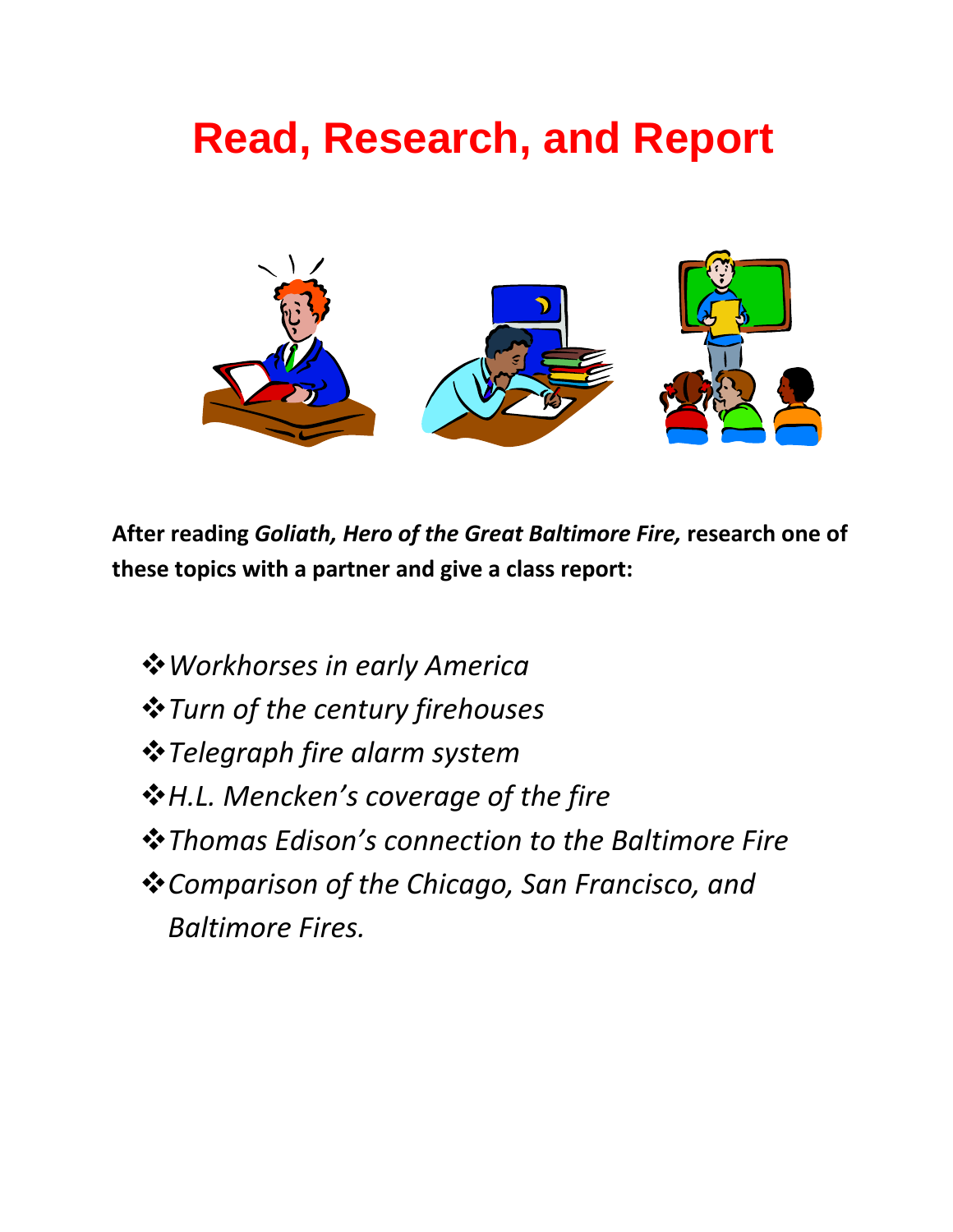

### *Extra! Extra!*

### *Read All About It!!*

*Divide the students into pairs or groups of newspaper reporters. Using the information learned from reading* Goliath, Hero of the Great Baltimore Fire, *have groups choose one of these assignments to create a 1904 Baltimore newspaper.* 

- Write a **want ad** for a firehouse hostler.
- Write a front page **headline** and article about Goliath's heroics.
- Write an **interview** with Eugene Short, the driver of the water tower.
- Write a **weather forecast** for Sunday, February 7, 1904.

*Don't forget to read the* **Afterward** *before you…* 

- Write an **obituary** for Goliath.
- Draw a one-frame **cartoon** sketch showing Goliath leading the Jubilee Parade.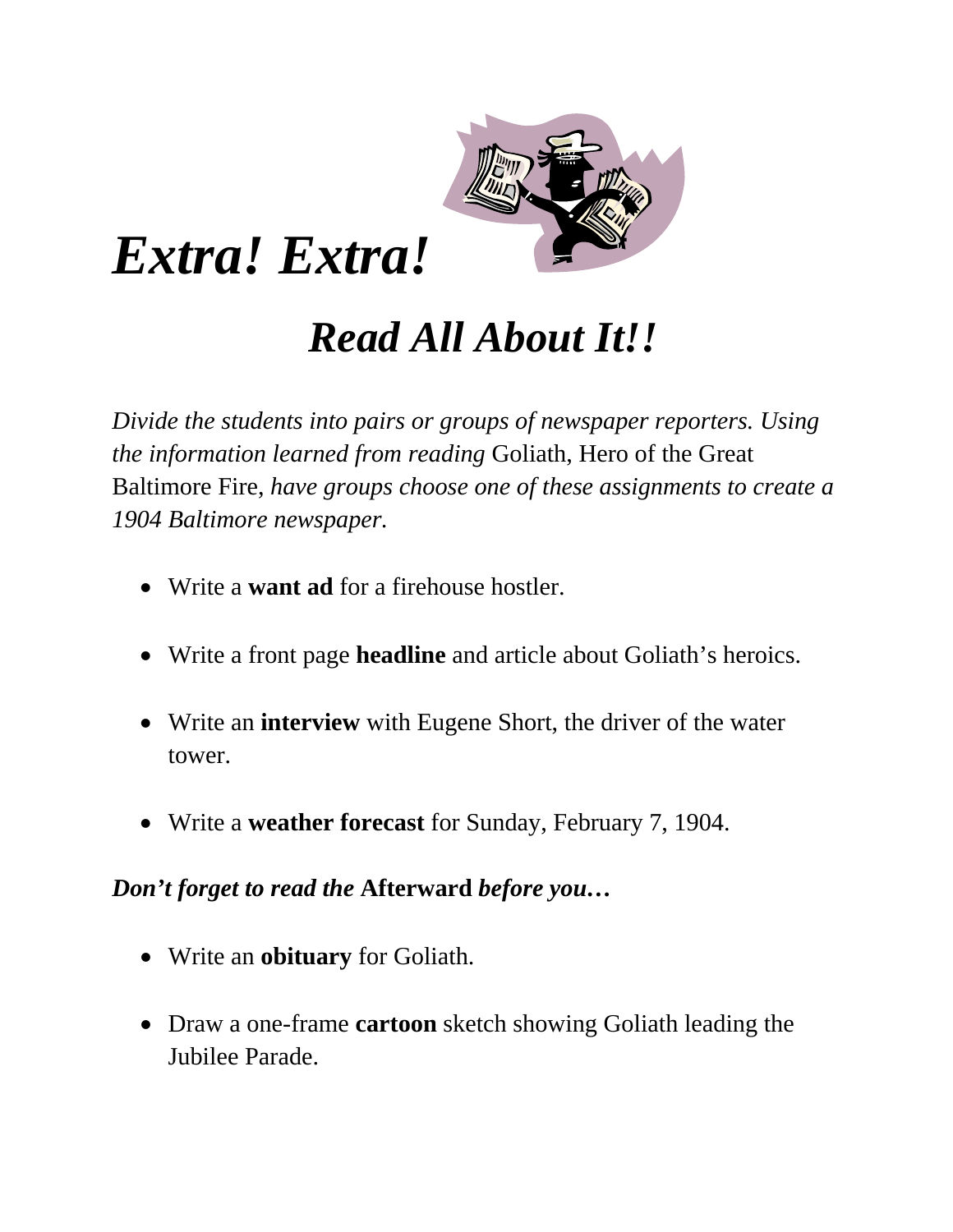# **Lots of Luck!**

Everyone knows what a horseshoe's purpose is when it is on a horse. Did you know that horseshoes off the horse are signs of good luck? Cut out this horseshoe pattern, trace it on cardboard, cut out again, and cover it with foil. With a black permanent marker, write adjectives along the sides of the horseshoe that describe traits of the horses in *Goliath, Hero of the Great* 

*Baltimore Fire*. \***Hang your horseshoe over a doorway with the opening at the top to catch good luck!!**

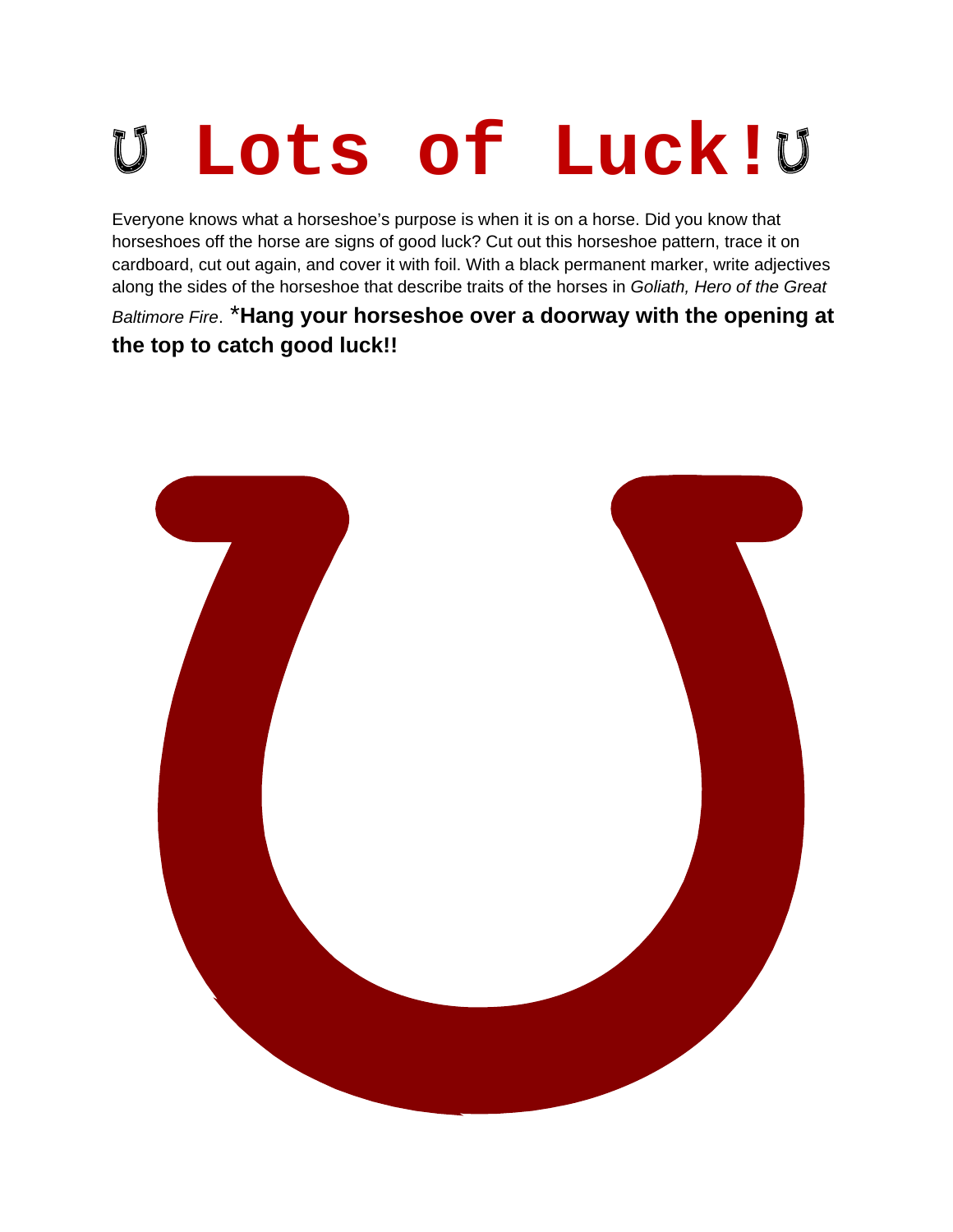# Fun and Games

**Pretend that you are Engine Company 15 firefighters in** *Goliath, Hero of the Great Baltimore Fire* **and enjoy these activities!**

**Bucket Brigade** – set up a water bucket relay outside with two large tubs of water on one end of the field and two empty tubs at the other end. Divide students into two teams. (Make sure they have a change of clothes!) Space the students evenly between the tubs. Blow a whistle sounding the fire alarm. Students first in line are to dip bucket into tub, scoop water, and run bucket to next person in line. Continue passing buckets until the last person empties bucket into empty tub. Teams send empty buckets back down the line and continue relay until one of the teams wins by filling the empty tub to a designated level.

**Turn Out Relay** – The firehouse turn out drill was the sequence of preparations the firemen took to get ready to respond to a fire alarm. In 1904, firefighters could turn out in less than 20 seconds. Organize a turn out drill for your class by setting up stations for activities in a firehouse: **pull on boots, slide down pole, put on coat and hat, harness horses, and jump on truck.** Time your drills to see if you can be out the door in 20 seconds!

**Noun Concentration –** Hand out twenty note cards to each student. Have them write the following nouns, one on each of the ten cards. On the remaining ten cards, have the students draw an illustration to match each noun. Students can shuffle their cards and play the game with a partner. Have students place cards face down in four rows of five cards each. Students are to collect noun and illustration pairs as in the game, Concentration. The student with the most pairs wins the game. If you need some help, check out the Afterward for definitions! **Concentration nouns: Goliath, spider, bell, fire hose, dynamite, alarm box, flame, fireman, steam engine, and ladder.**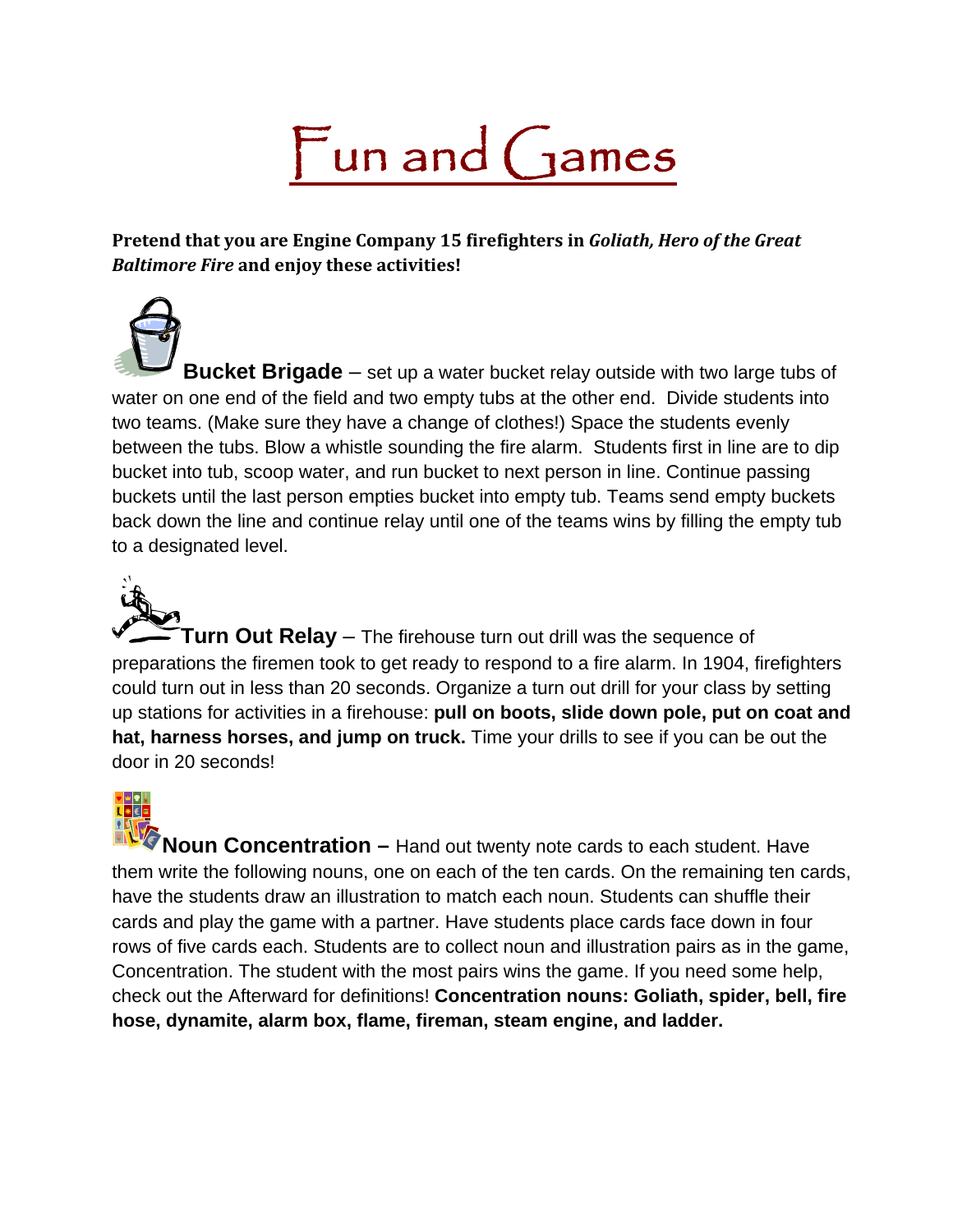

*After reading Goliath, Hero of the Great Baltimore Fire, explain why you think these statements were true in 1904.* **\****Check the answer key to see if your answers are on the right track!*

\_\_\_\_\_\_\_\_\_\_\_\_\_\_\_\_\_\_\_\_\_\_\_\_\_\_\_\_\_\_\_\_\_\_\_\_\_\_\_\_\_\_\_\_\_\_\_\_\_\_\_\_\_\_\_\_\_\_\_\_\_\_\_\_\_

\_\_\_\_\_\_\_\_\_\_\_\_\_\_\_\_\_\_\_\_\_\_\_\_\_\_\_\_\_\_\_\_\_\_\_\_\_\_\_\_\_\_\_\_\_\_\_\_\_\_\_\_\_\_\_\_\_\_\_\_\_\_\_\_\_

\_\_\_\_\_\_\_\_\_\_\_\_\_\_\_\_\_\_\_\_\_\_\_\_\_\_\_\_\_\_\_\_\_\_\_\_\_\_\_\_\_\_\_\_\_\_\_\_\_\_\_\_\_\_\_\_\_\_\_\_\_\_\_\_\_

\_\_\_\_\_\_\_\_\_\_\_\_\_\_\_\_\_\_\_\_\_\_\_\_\_\_\_\_\_\_\_\_\_\_\_\_\_\_\_\_\_\_\_\_\_\_\_\_\_\_\_\_\_\_\_\_\_\_\_\_\_\_\_\_\_

\_\_\_\_\_\_\_\_\_\_\_\_\_\_\_\_\_\_\_\_\_\_\_\_\_\_\_\_\_\_\_\_\_\_\_\_\_\_\_\_\_\_\_\_\_\_\_\_\_\_\_\_\_\_\_\_\_\_\_\_\_\_\_

\_\_\_\_\_\_\_\_\_\_\_\_\_\_\_\_\_\_\_\_\_\_\_\_\_\_\_\_\_\_\_\_\_\_\_\_\_\_\_\_\_\_\_\_\_\_\_\_\_\_\_\_\_\_\_\_\_\_\_\_\_\_\_

\_\_\_\_\_\_\_\_\_\_\_\_\_\_\_\_\_\_\_\_\_\_\_\_\_\_\_\_\_\_\_\_\_\_\_\_\_\_\_\_\_\_\_\_\_\_\_\_\_\_\_\_\_\_\_\_\_\_\_\_\_\_\_

\_\_\_\_\_\_\_\_\_\_\_\_\_\_\_\_\_\_\_\_\_\_\_\_\_\_\_\_\_\_\_\_\_\_\_\_\_\_\_\_\_\_\_\_\_\_\_\_\_\_\_\_\_\_\_\_\_\_\_\_\_\_\_

1) Children and women were not allowed in the fire stations.

2) Fire horses had to stand in stalls day and night.

3) Firefighters slept, ate, and lived in firehouses.

4) There were spiral staircases in firehouses.

5) They had 'house cats' or young boys volunteer at the firehouses.

6) Dalmatians and other well trained dogs lived with firefighters and fire horses at station.

\_\_\_\_\_\_\_\_\_\_\_\_\_\_\_\_\_\_\_\_\_\_\_\_\_\_\_\_\_\_\_\_\_\_\_\_\_\_\_\_\_\_\_\_\_\_\_\_\_\_\_\_\_\_\_\_\_\_\_\_\_\_\_\_\_

\_\_\_\_\_\_\_\_\_\_\_\_\_\_\_\_\_\_\_\_\_\_\_\_\_\_\_\_\_\_\_\_\_\_\_\_\_\_\_\_\_\_\_\_\_\_\_\_\_\_\_\_\_\_\_\_\_\_\_\_\_\_\_

\_\_\_\_\_\_\_\_\_\_\_\_\_\_\_\_\_\_\_\_\_\_\_\_\_\_\_\_\_\_\_\_\_\_\_\_\_\_\_\_\_\_\_\_\_\_\_\_\_\_\_\_\_\_\_\_\_\_\_\_\_\_\_\_\_

\_\_\_\_\_\_\_\_\_\_\_\_\_\_\_\_\_\_\_\_\_\_\_\_\_\_\_\_\_\_\_\_\_\_\_\_\_\_\_\_\_\_\_\_\_\_\_\_\_\_\_\_\_\_\_\_\_\_\_\_\_\_\_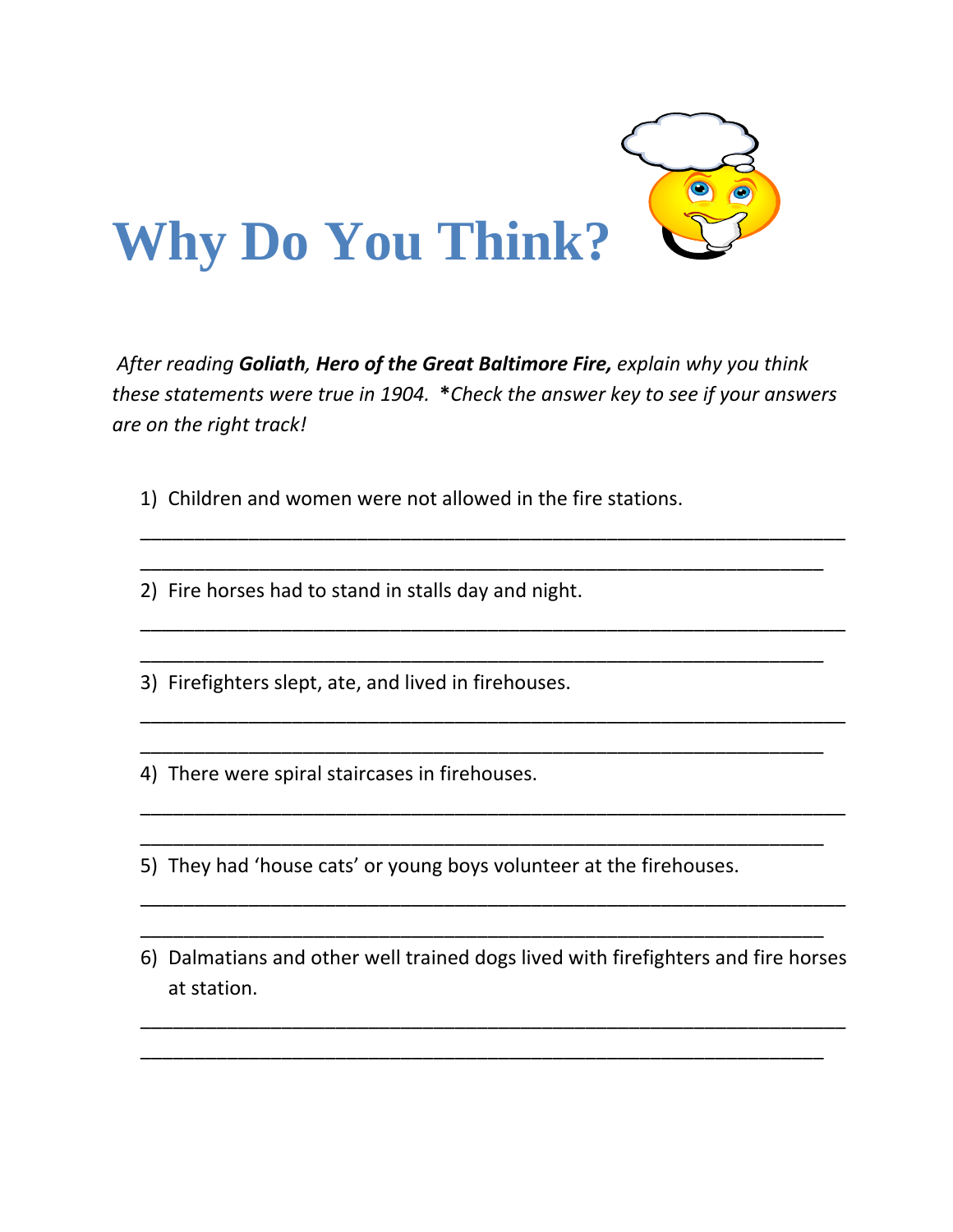

## **Charades**

*Divide students into two teams and have them take turns acting out these scenes from Goliath, Hero of the Great Baltimore Fire.*

- ◆ Firemen spray fire hoses at tops of buildings
- Firemen 'turn out'
- Hostler cares for fire horses in firehouse
- ◆ Eugene Short steers water tower to safety
- Goliath bolts from his firehouse stall and races to Hurst Building
- ◆Goliath gets burned from explosion, pulls tower to safety
- Goliath comes back to firehouse after his recovery
- Goliath leads Jubilee Parade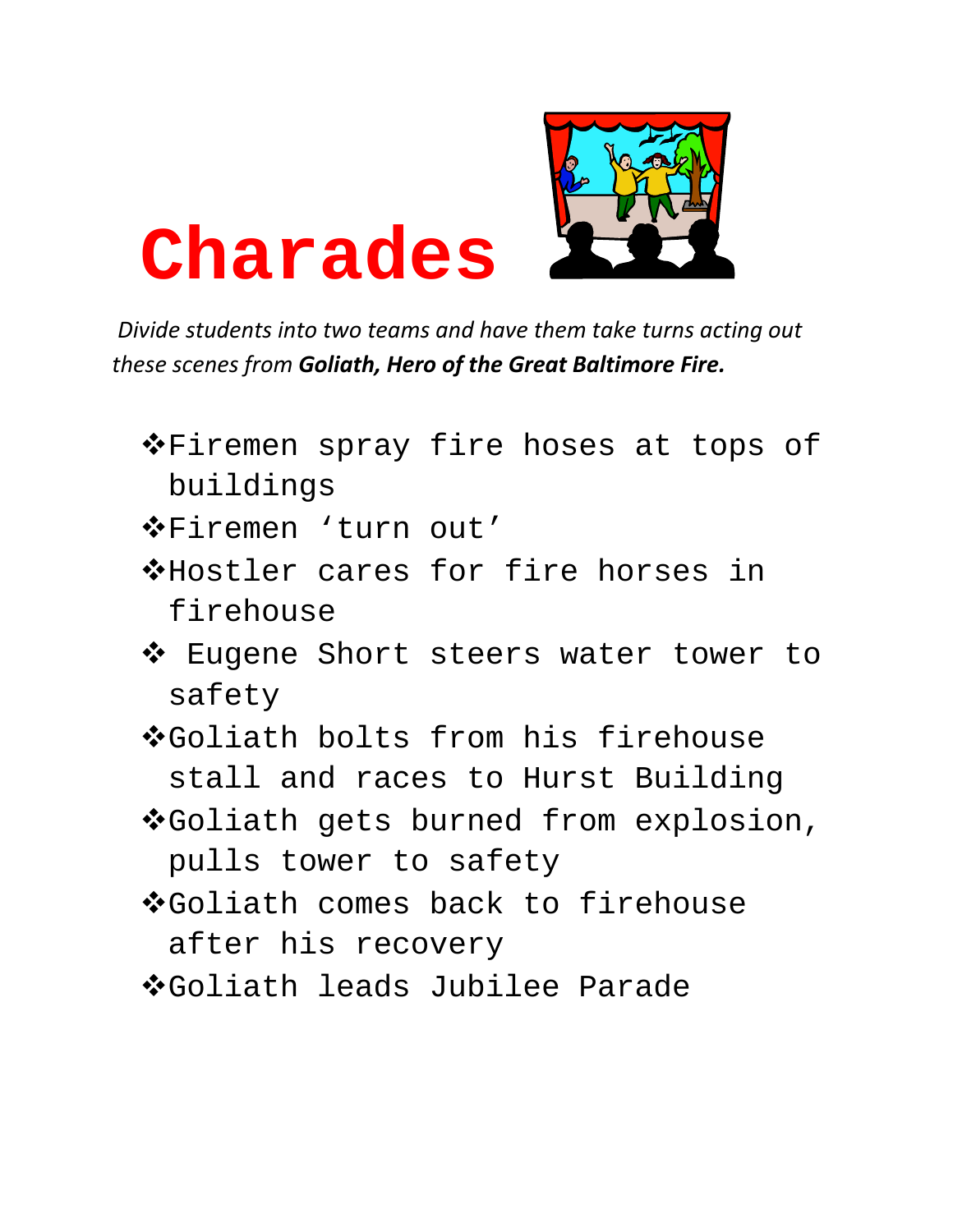

"Turning out" is the carefully planned and practiced routine that firefighters follow to get dressed and ready to head out the firehouse door. In *Goliath, Hero of the Great Baltimore Fire,* the men and horses of Engine Company 15 were out the door in less than twenty seconds!

*Does your family have a "turn out" plan in case of fire in your home? Have your family help you write up a fire escape plan and post it in your house. \*Draw a diagram of your plan.*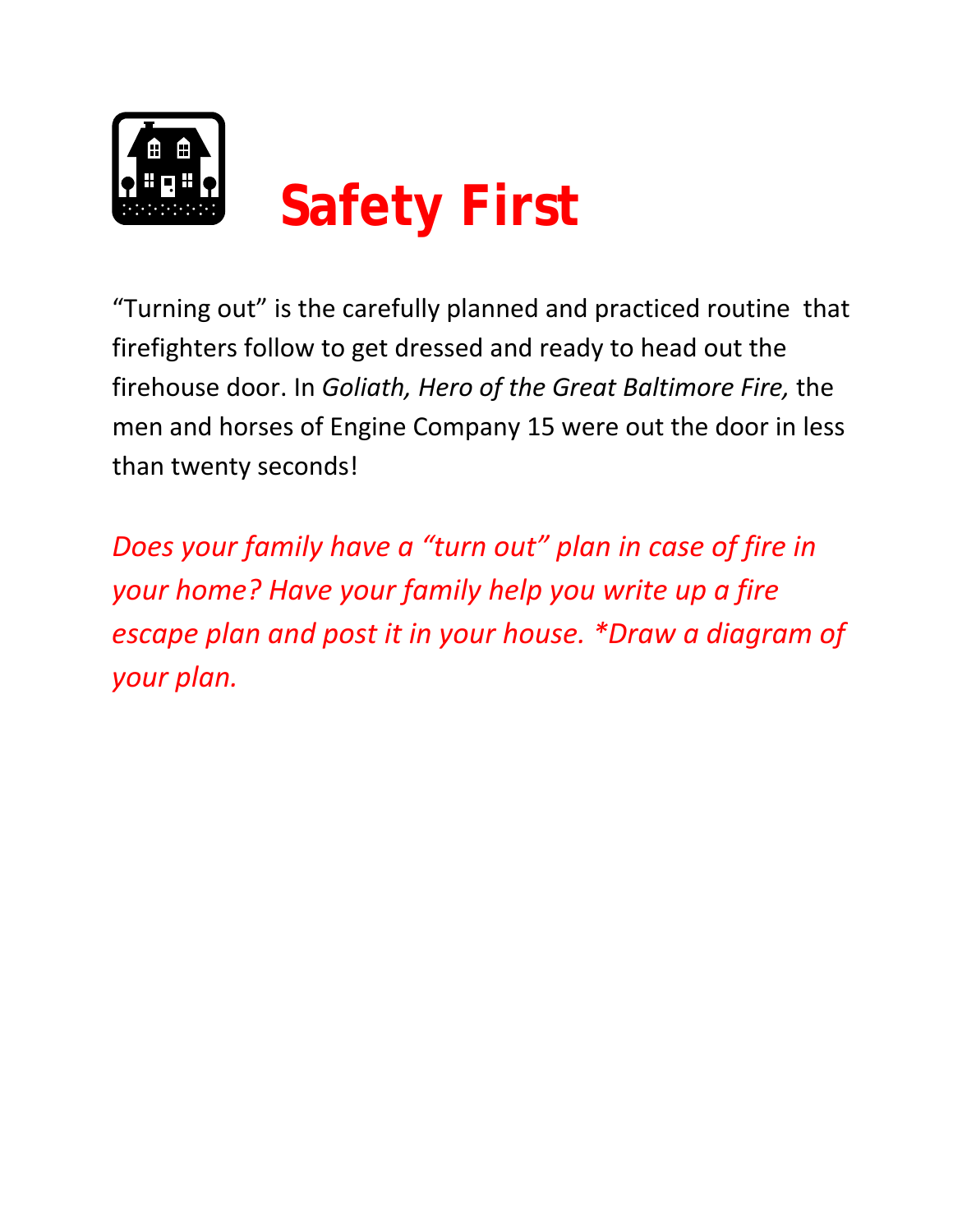

# **Community Outreach**

In 1904, at the time of *Goliath, Hero of the Great Baltimore Fire*, fire companies were an integral part of each neighborhood. Children loved to visit the firehouses to feed the horses. Now is your chance to get to know the fire company in your neighborhood!

- **Organize a class field trip to a local firehouse and learn about the modern day lives of firefighters. What is their "turn out" routine?**
- **Invite a firefighter to visit your class. Have him/her bring fire‐ fighting gear.**
- **Write posters, write cards, and draw pictures to send to local fire stations to let firefighters know their bravery is appreciated.**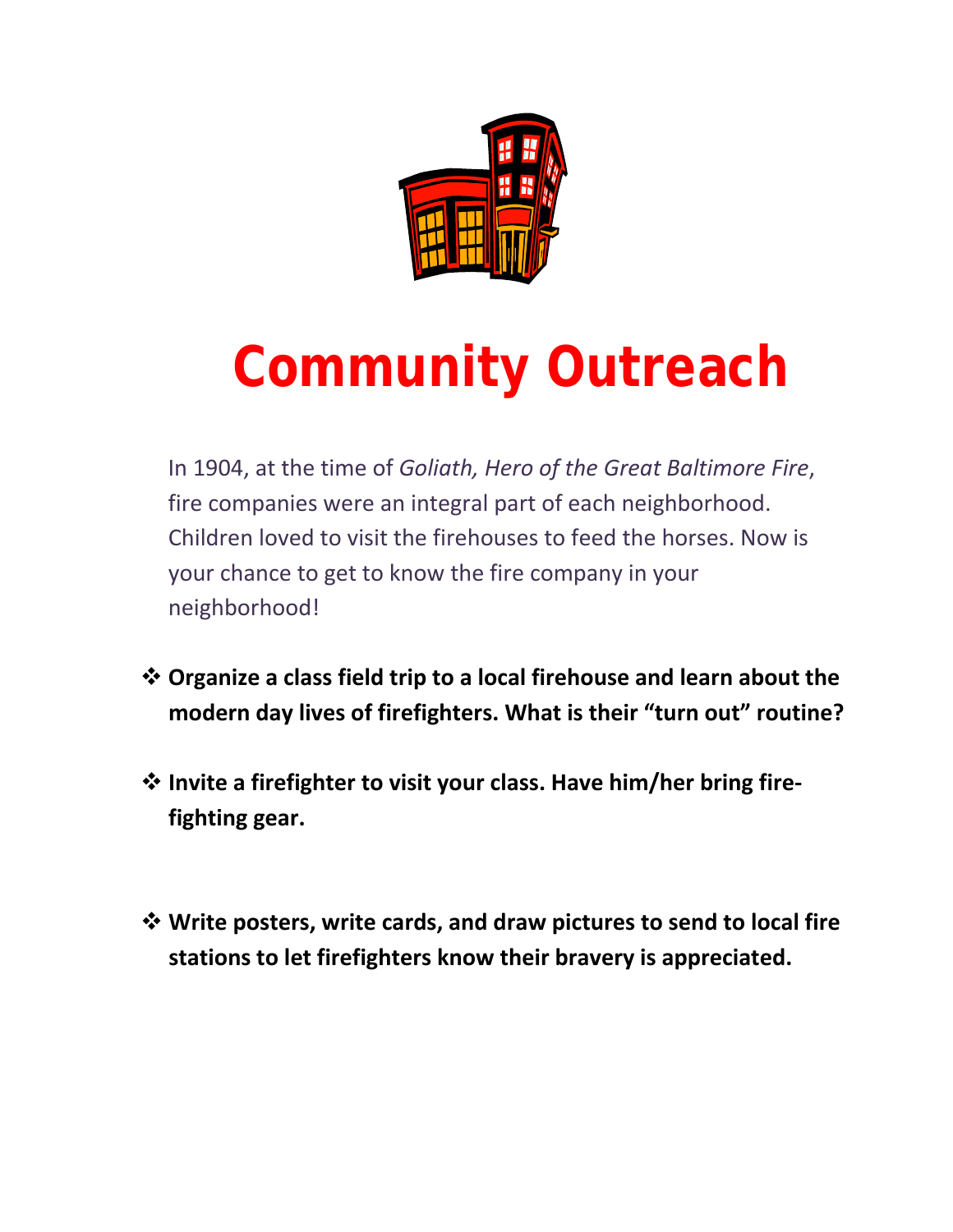### **The Life of a Hostler**

- $\triangleright$  The company hostler in the era of *Goliath, Hero of the Great Baltimore Fire*, was responsible for the care of the company fire horses
- $\triangleright$  The hostler was the first man up at the station. At 5:00 a.m. he cleaned out stalls, fed the horses, scraped their hooves, checked their feet for nails, stones, and loose shoes. He washed their mouths and nostrils and cleaned bridles and harnesses. He also washed the tile walls and concrete floors of the stalls.
- $\triangleright$  At the scene of the fire the hostler unhitched the horses from their rig, removed them to a safe place, cooled them down by walking them, and covered them with blankets.
- $\triangleright$  When it was time to leave the fire scene, the hostler hooked up the horses to their rigs, returned them to the firehouse, and helped back them into the firehouse.
- $\triangleright$  The horses and equipment were taken care of immediately after returning from a fire to prepare for the next call. The equipment had to be cleaned and hoses were changed if necessary. The horses were sponged off and dried, covered with a blanket, and given sips of fresh water.

*If you have pets in your house, then you have some of the same responsibilities as a hostler. Describe what your family does to care for your pets.* 

\_\_\_\_\_\_\_\_\_\_\_\_\_\_\_\_\_\_\_\_\_\_\_\_\_\_\_\_\_\_\_\_\_\_\_\_\_\_\_\_\_\_\_\_\_\_\_

\_\_\_\_\_\_\_\_\_\_\_\_\_\_\_\_\_\_\_\_\_\_\_\_\_\_\_\_\_\_\_\_\_\_\_\_\_\_\_\_\_\_\_\_\_\_\_

\_\_\_\_\_\_\_\_\_\_\_\_\_\_\_\_\_\_\_\_\_\_\_\_\_\_\_\_\_\_\_\_\_\_\_\_\_\_\_\_\_\_\_\_\_\_\_

\_\_\_\_\_\_\_\_\_\_\_\_\_\_\_\_\_\_\_\_\_\_\_\_\_\_\_\_\_\_\_\_\_\_\_\_\_\_\_\_\_\_\_\_\_\_\_

\_\_\_\_\_\_\_\_\_\_\_\_\_\_\_\_\_\_\_\_\_\_\_\_\_\_\_\_\_\_\_\_\_\_\_\_\_\_\_\_\_\_\_\_\_\_\_

\_\_\_\_\_\_\_\_\_\_\_\_\_\_\_\_\_\_\_\_\_\_\_\_\_\_\_\_\_\_\_\_\_\_\_\_\_\_\_\_\_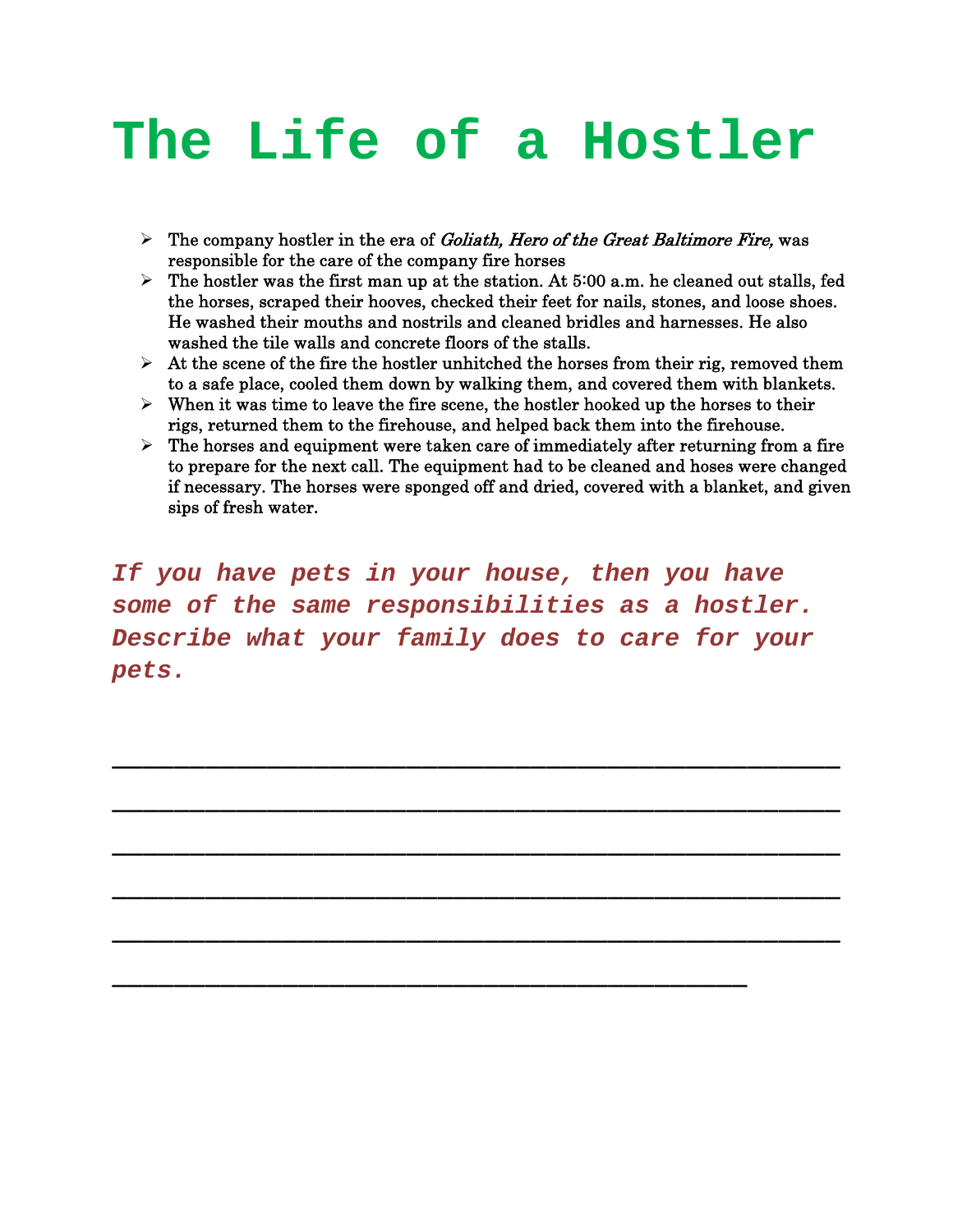#### Straight from the Horse's Mouth

Retell Goliath's story from his perspective. Don't forget to describe the exciting events in Goliath, Hero of the Great Baltimore Fire, through Goliath's senses what did he smell, see, hear, feel, and do!

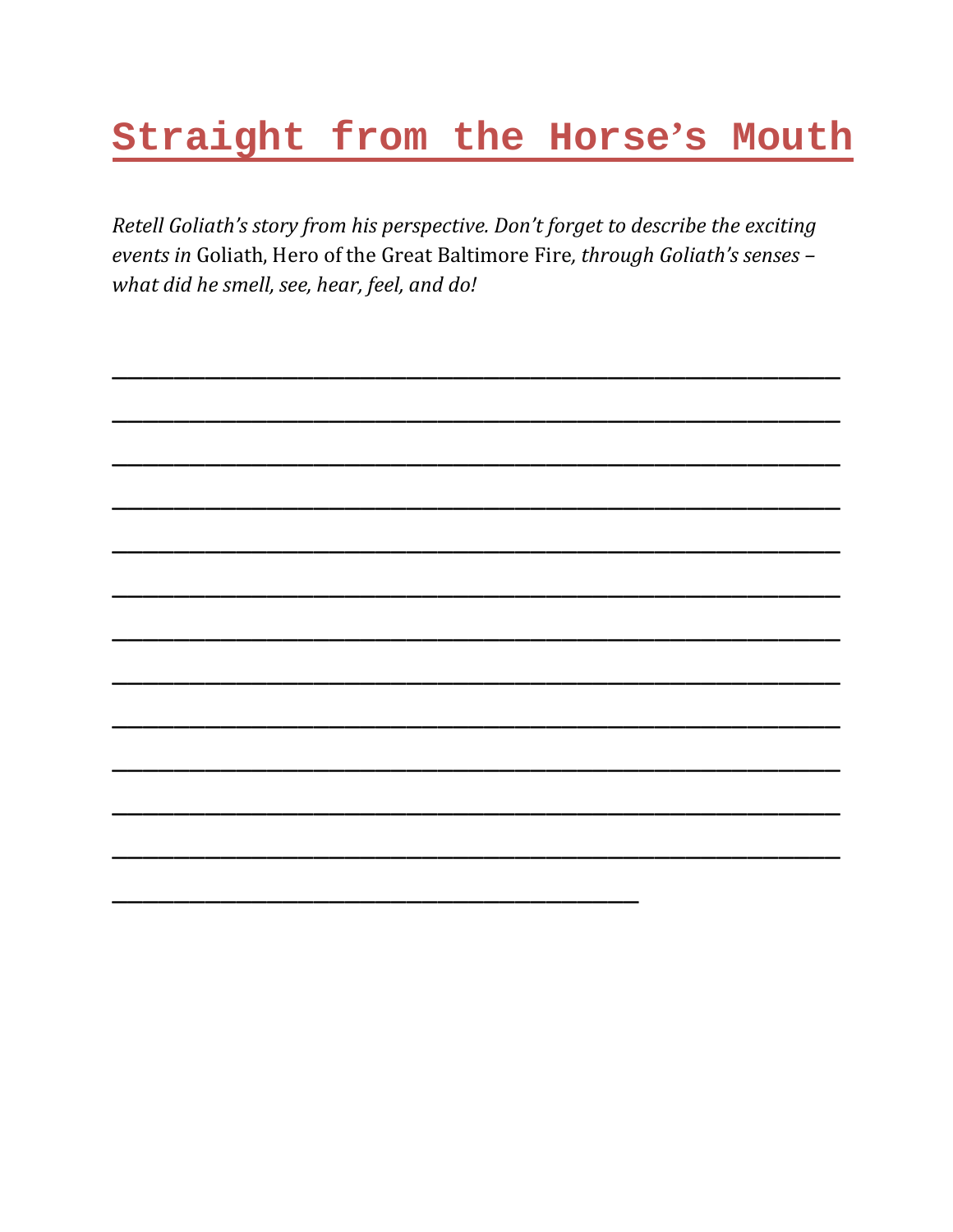

*Firefighters start a few fires of their own – on the kitchen stove, that is! Since they work at the station houses around the clock, they have to cook their own meals. Many firefighters are also fabulous cooks!* 



Bring in a recipe for a one‐dish meal (chili, spaghetti, lasagna, casseroles, etc.) and make your own class firehouse cookbook. For extra math challenges, change ingredient quantities to feed ten, twenty, thirty, and forty hungry firefighters!

*\*Make copies and share your cookbook with your local fire company! Share a copy of* **Goliath, Hero of the Great Baltimore Fire** *with them too!*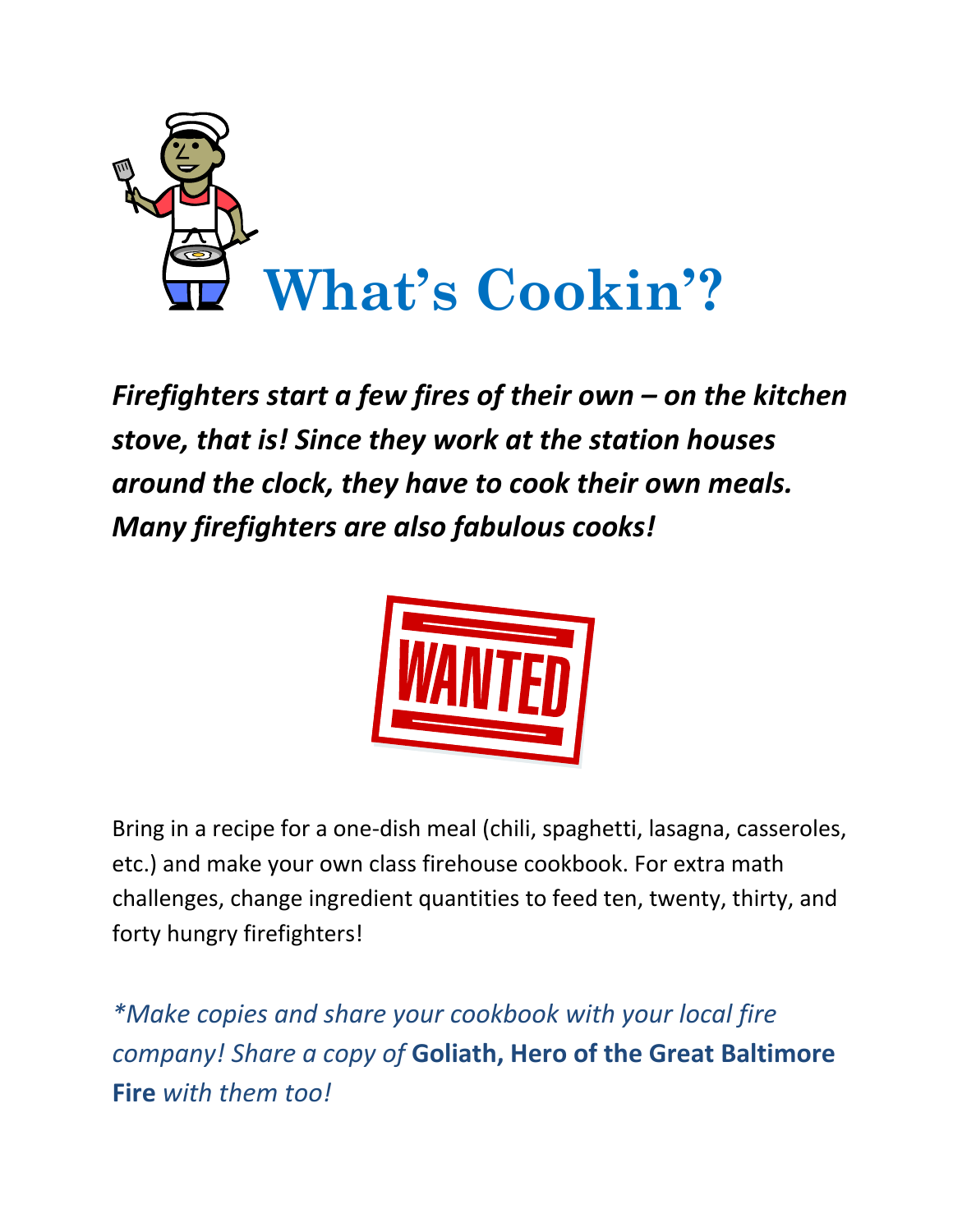

In **Goliath, Hero of the Great Baltimore Fire,** *Goliath and his team were Percheron Draft Horses.*

Clydesdale, Shire, Belgian, and Percheron are the four breeds of draft or workhorses. These breeds are extremely well suited for pulling heavy loads. They also have even dispositions, great endurance, and they are extremely strong.

- \* Research and write a paragraph about the history of each of these breeds.
- Describe the many jobs of draft horses in the early 20th century.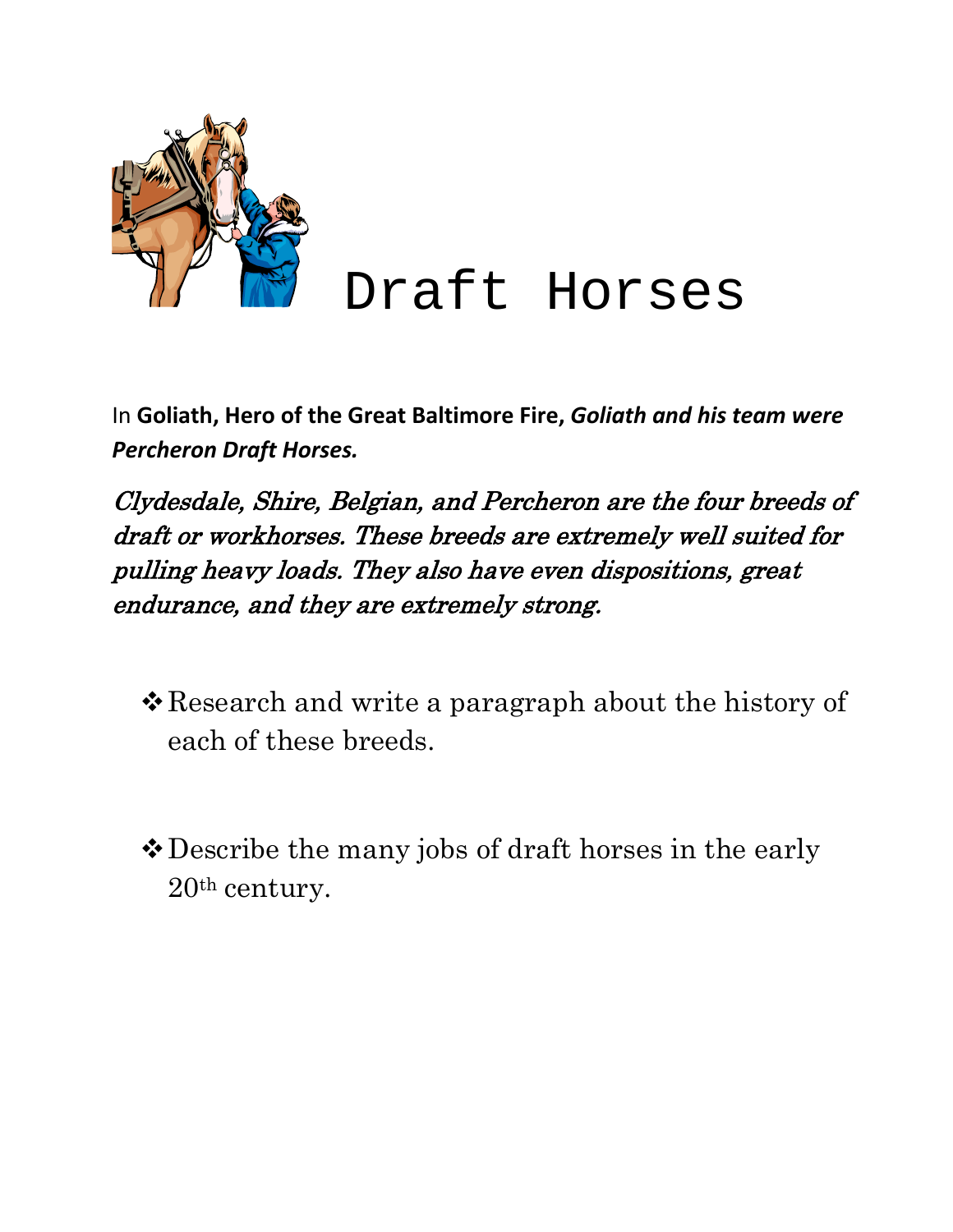## **Complete Your Thoughts**

*There are three different types of sentences. A statement is a telling sentence that ends with a period. A question is an asking sentence that ends with a question mark. An exclamation is a sentence that shows excitement by ending with an exclamation mark. Read these passages from* **Goliath, Hero of the Great Baltimore Fir***e. Label the sentences with an S, Q, or E to identify them as statements, questions, or exclamations. Add the proper punctuation at the end of each sentence.* 

- \_\_\_\_\_\_\_ 1. "They'll never make it out"
- 2. "You got the worst of it, didn't ya"
- \_\_\_\_\_\_\_ 3. Two boys ran down Lombard Street chasing after a runaway cap
- \_\_\_\_\_\_\_ 4. "How's Goliath Hill"
- 5. "They're trapped"
- \_\_\_\_\_\_\_ 6. The doc says it's too soon to know
- \_\_\_\_\_\_\_ 7. What's got a beast like you riled this morning
- 8. Standing still that was something every fire horse was trained to do
	- 9. The captain shouted, "Turn out, men"

10. On a cold February morning, a restless fire horse stomped and snorted in his Baltimore, Maryland stall

- \_\_\_\_\_\_\_11. "You smell something outside, don't ya"
	- \_\_\_\_\_\_\_12. "Goliath is back"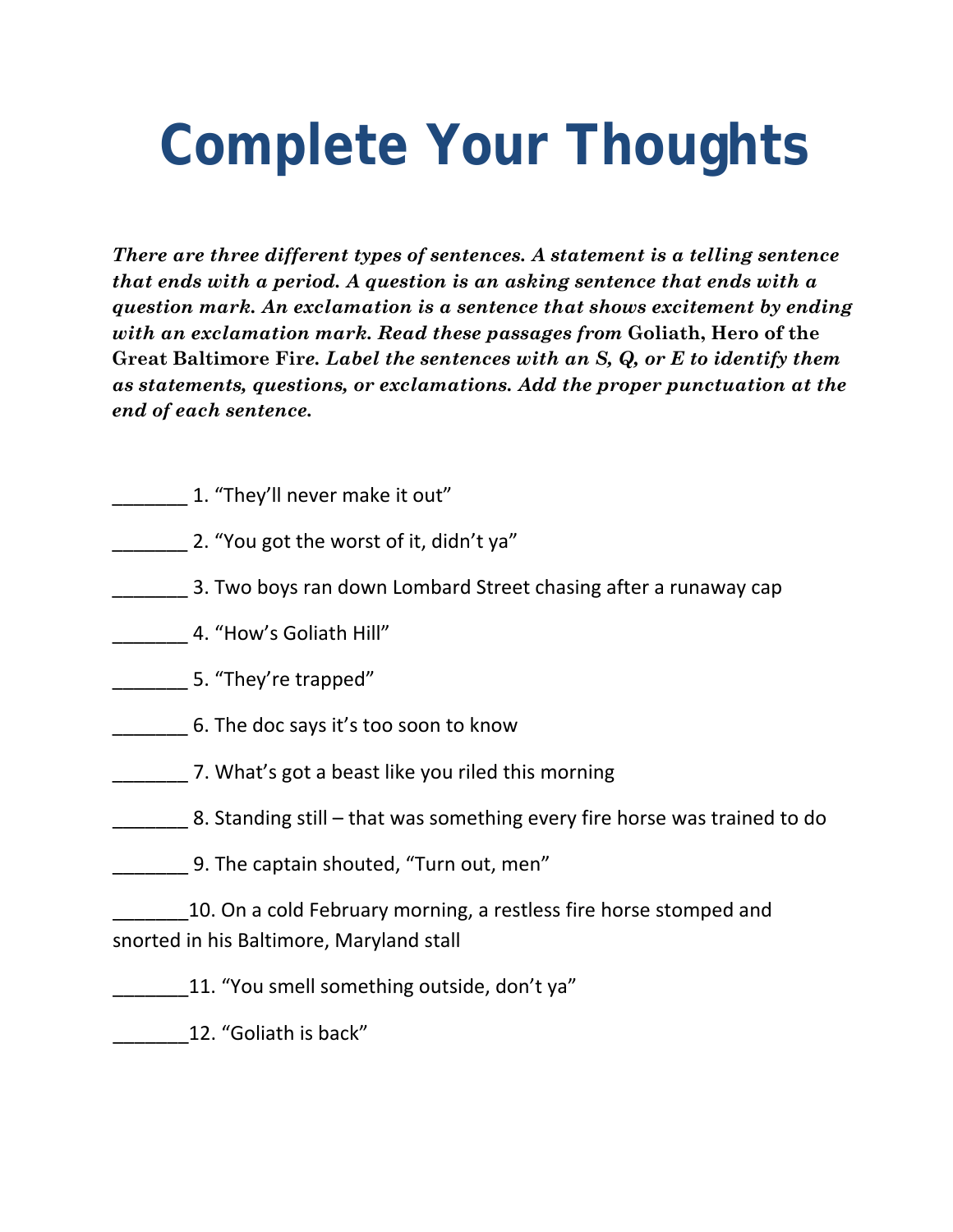

*The illustrator has the difficult job of bringing a picture book story to life. Divide students into groups and lead them in discovering the important ways that Troy Howell enriches the drama in* **Goliath, Hero of the Great Baltimore Fire.**

- Study the **Cover** illustration and discuss why this image might have been chosen to draw readers into the story.
- Discuss Troy Howell's illustrations on the **Title Page**. Why do you think he chose these?
- Look at the illustration on the **Dedication Page** and read the **Afterward.** Discuss what makes the small illustration on the **Dedication Page** clever.
- Tell Goliath's story to a partner by only looking at the illustrations.
- Draw illustrations of Goliath's heroic day in comic strip form.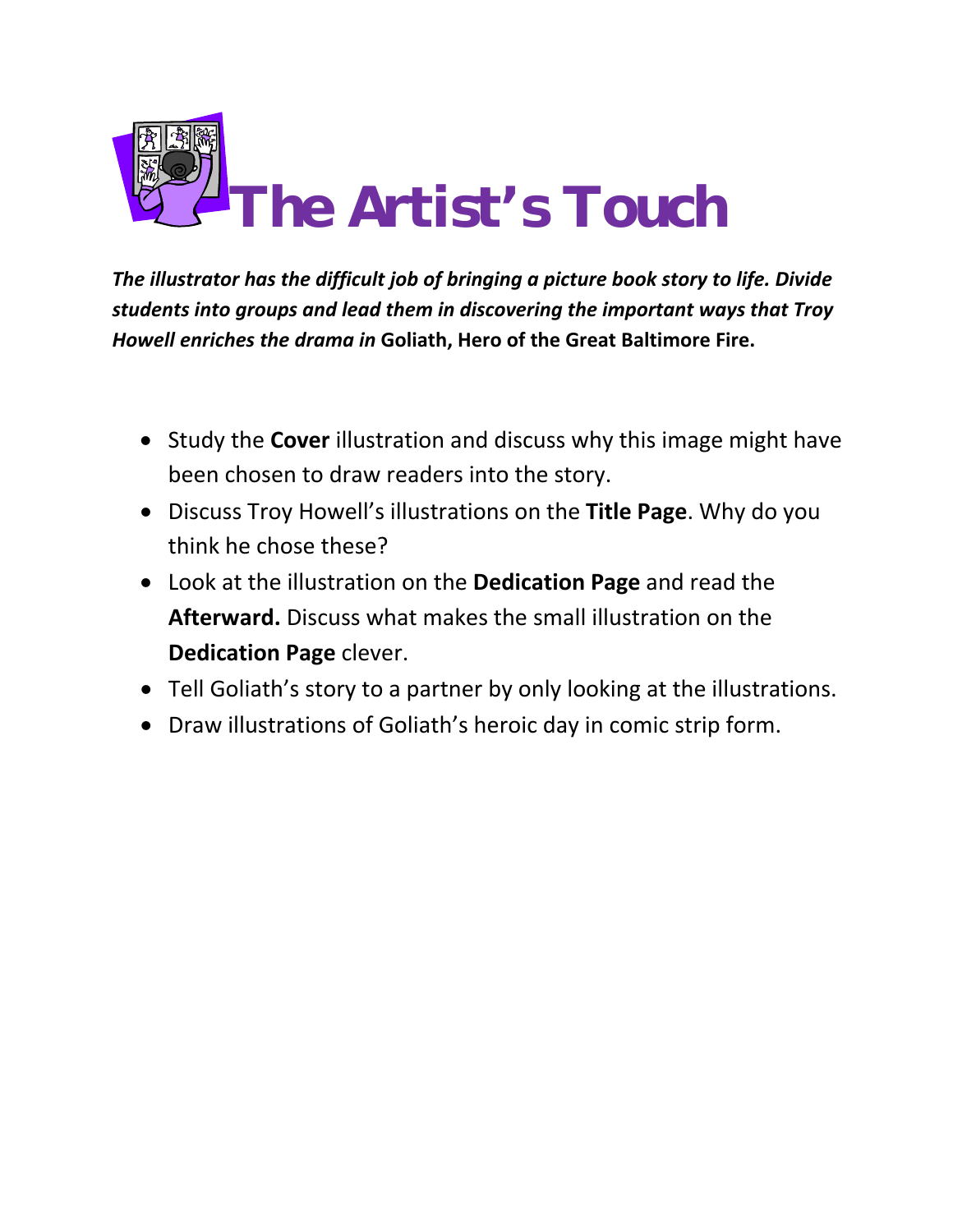### **Yesterday and Today**

**Draw on the board the outline of a firehouse with three large doors. Above each door write the headings:** *1904***,** *Then and Now***, and** *Today***. Call out the firehouse terms below. Have students take turns writing the words in the correct column, deciding whether they belong in a 1904 firehouse, a modern day firehouse, or in both. Use** *Goliath, Hero of the Great Baltimore Fire* **as your guide.**

| ambulance          | beds      | brass poles | coal     |
|--------------------|-----------|-------------|----------|
| steam engines dogs |           | fire alarms | stove    |
| spider             | hostler   | females     | lanterns |
| television         | telephone | hay         | hoses    |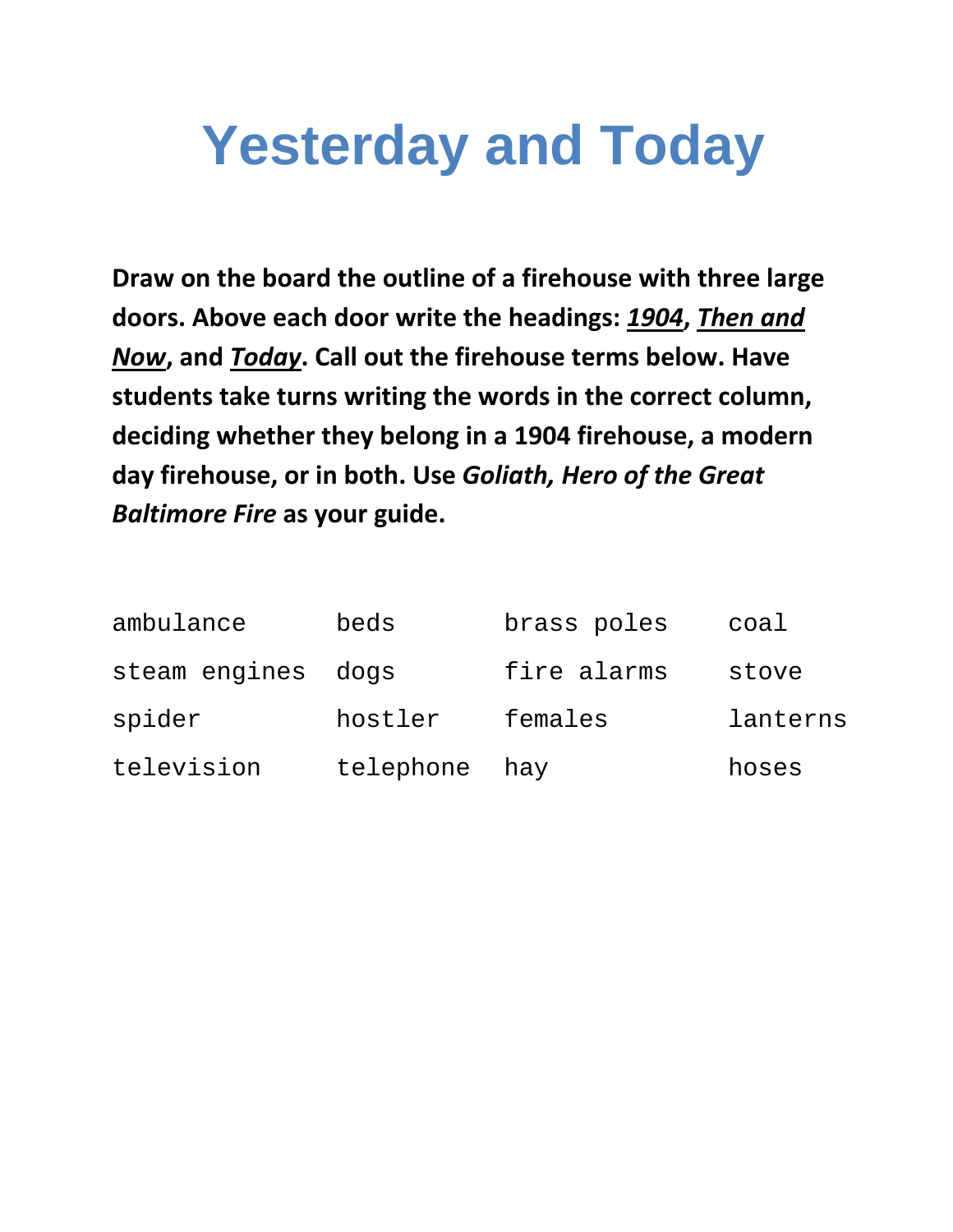# *Ready…Set…Action!*

You can't have action in a story without verbs. Cut out these verbs found in *Goliath, Hero of the Great Baltimore Fire* and have students take turns acting them out in class while others guess the correct verb. Make a list of the guesses that are synonyms, or words with similar meanings.

| chomp   | strain   | drag  | snort   |
|---------|----------|-------|---------|
| stomp   | slam     | steer | unhitch |
| explode | collapse | leap  | lift    |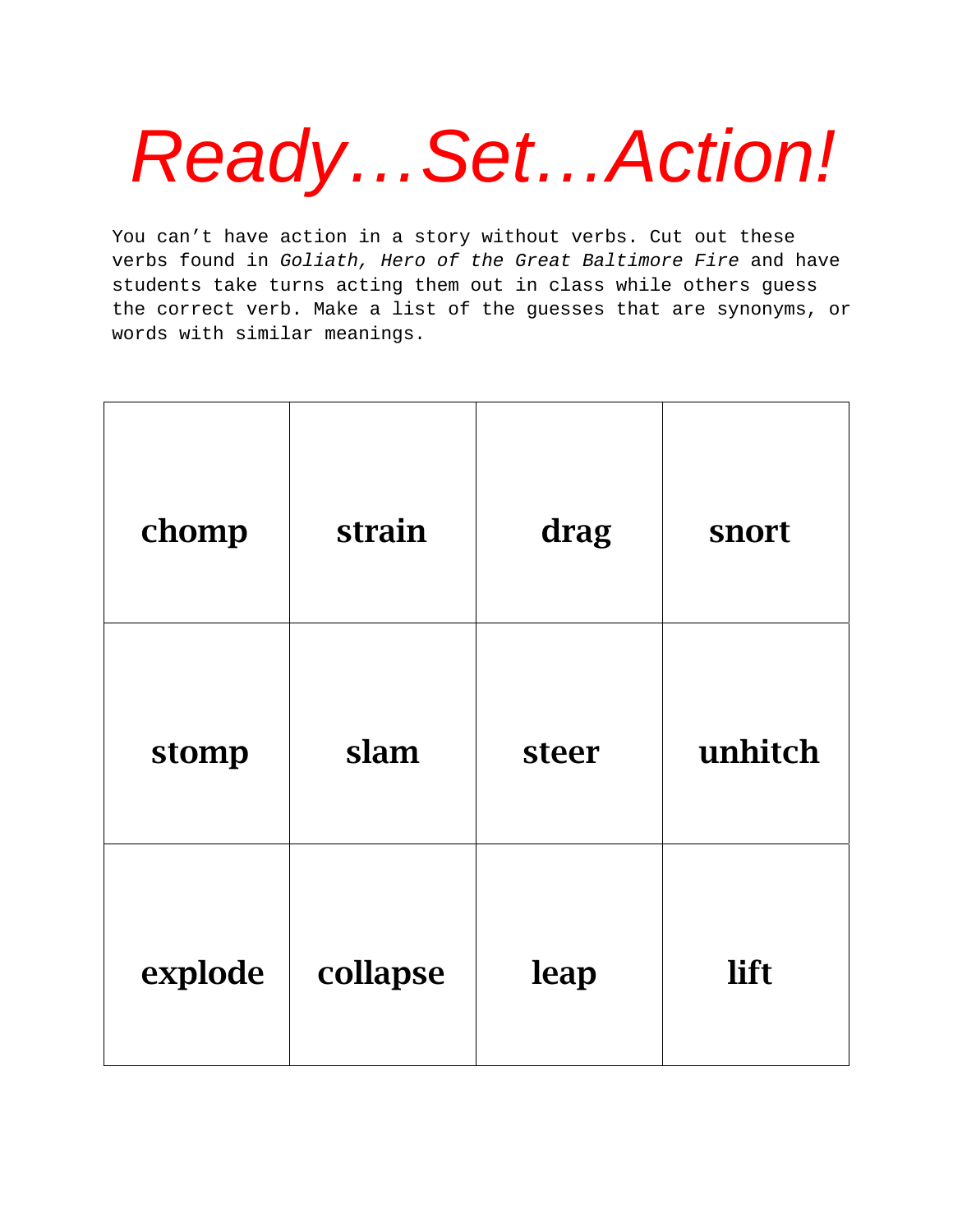

## **Express Yourself**

The illustrator helps convey the characters' feelings and thoughts through their facial expressions. The words that describe these expressions are adjectives (nervous, excited). Fill in the chart below with different adjectives to describe the expressions on the characters' faces throughout *Goliath, Hero of the Great Baltimore Fire.*

SCENE CHARACTER EXPRESSION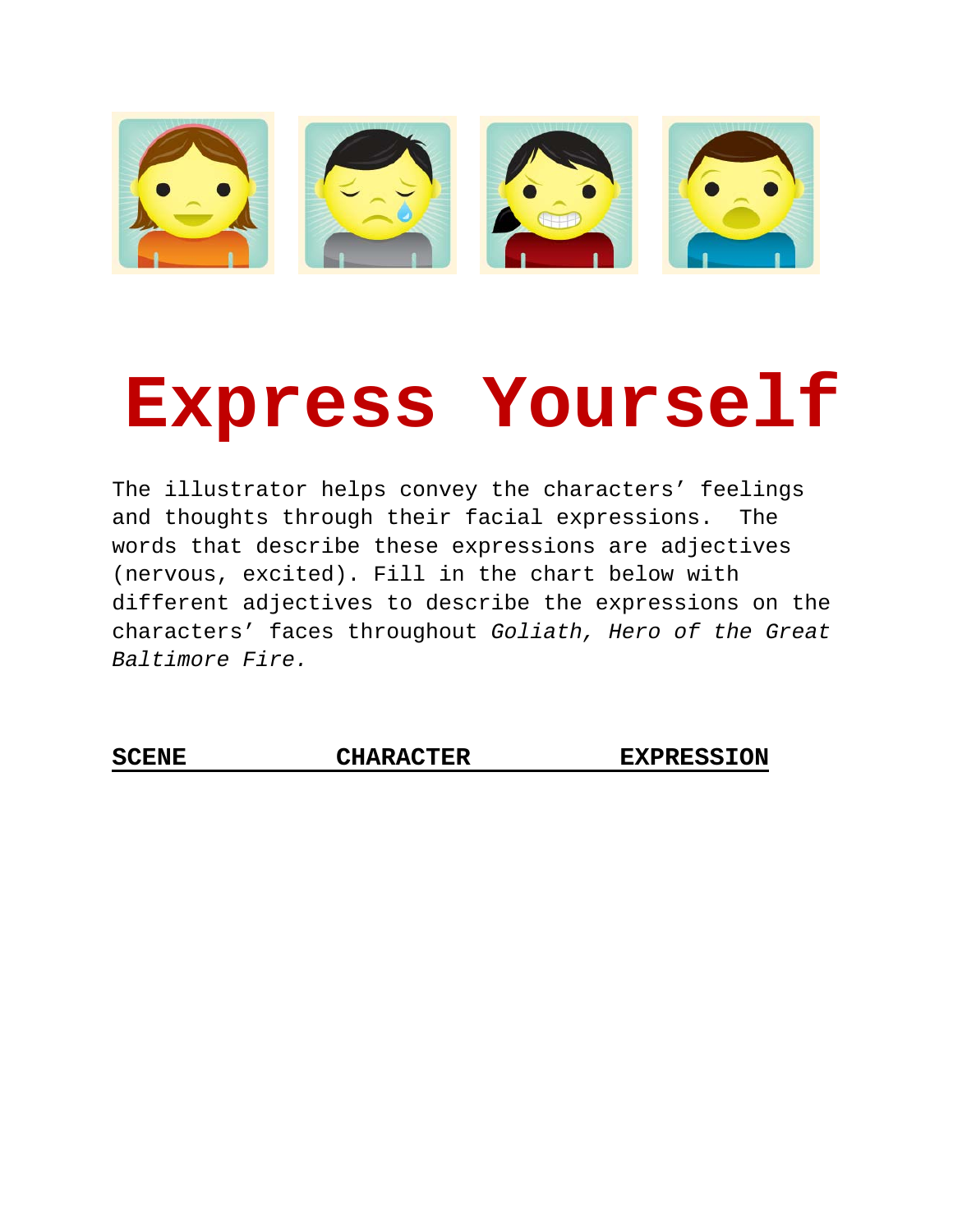## **Bang! Crash! Boom!**

The literary device, onomatopoeia, describes words that imitate the action they make (buzz, tweet). Below are examples of onomatopoeia in *Goliath, Hero of the Great Baltimore Fire.*Match the action with the word it describes.

| <b>Onomatopoeia</b> | <b>Action</b>                 |
|---------------------|-------------------------------|
| Gong!               | Wind pushing through the door |
| Boom!               | Goliath kicking the stall     |
| Whoosh!             | Sound of fire alarm           |
| Bam!                | Blast of dynamite             |
| Stomp!              | Crack of a whip               |
| Snap!               | Loud noise with foot          |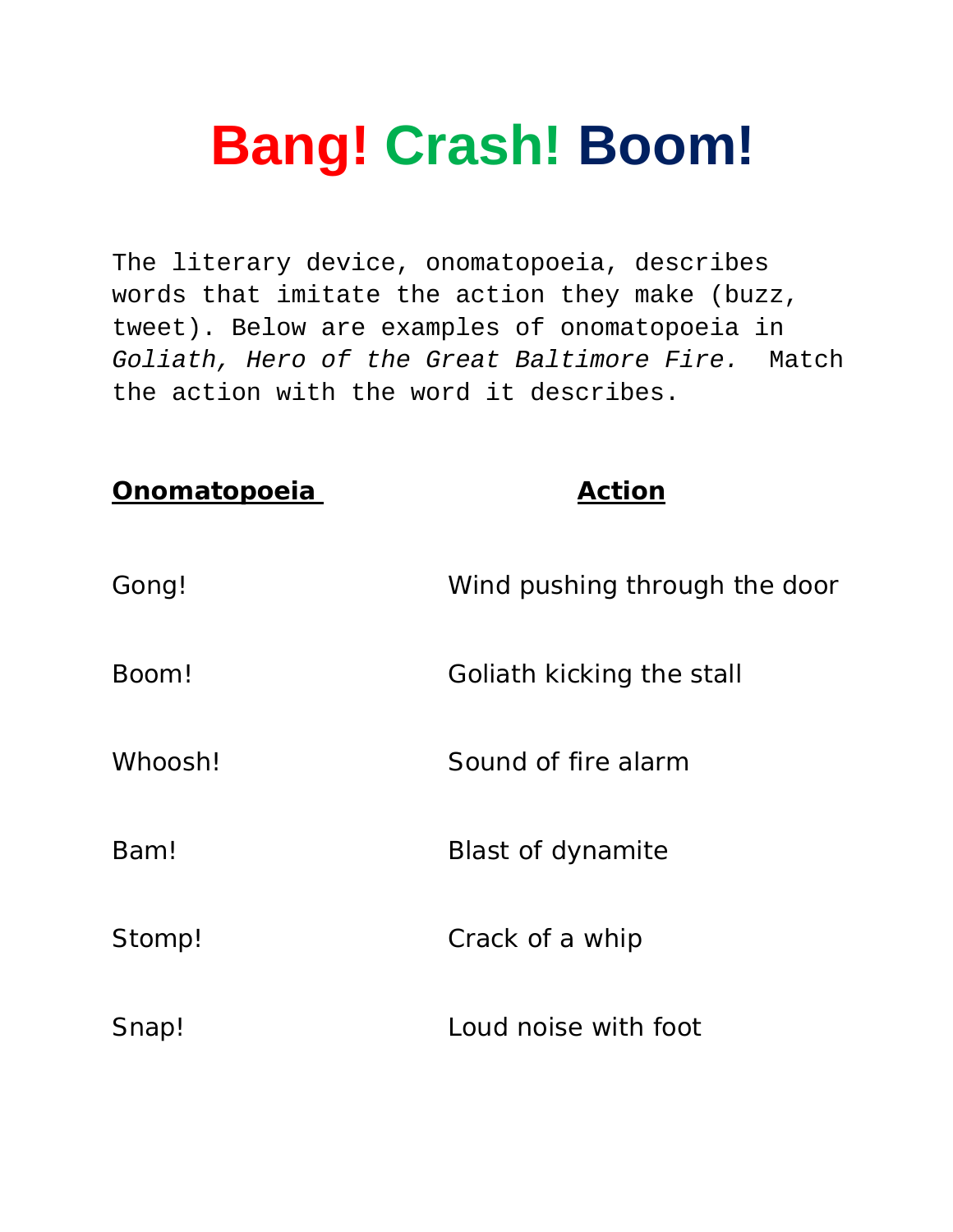

## **Problem Solvers**

**Read** *Goliath, Hero of the Great Baltimore Fire***, and get ready to solve these problems!** 

- 1)The Hale Water Tower weighed five tons. One ton equals two thousand pounds. How many pounds does the Tower weigh? Be sure to show your work.
- 2)The extension on the Hale Water Tower reached 65 feet into the air to reach the upper floors of tall buildings. Convert the extension length to inches. Then, convert the length to yards.

3)The firefighters of Engine Co. 15 fought the Baltimore fire of 1904 for 55 straight hours. Convert this time to minutes. Next, translate their hours of service into days and hours.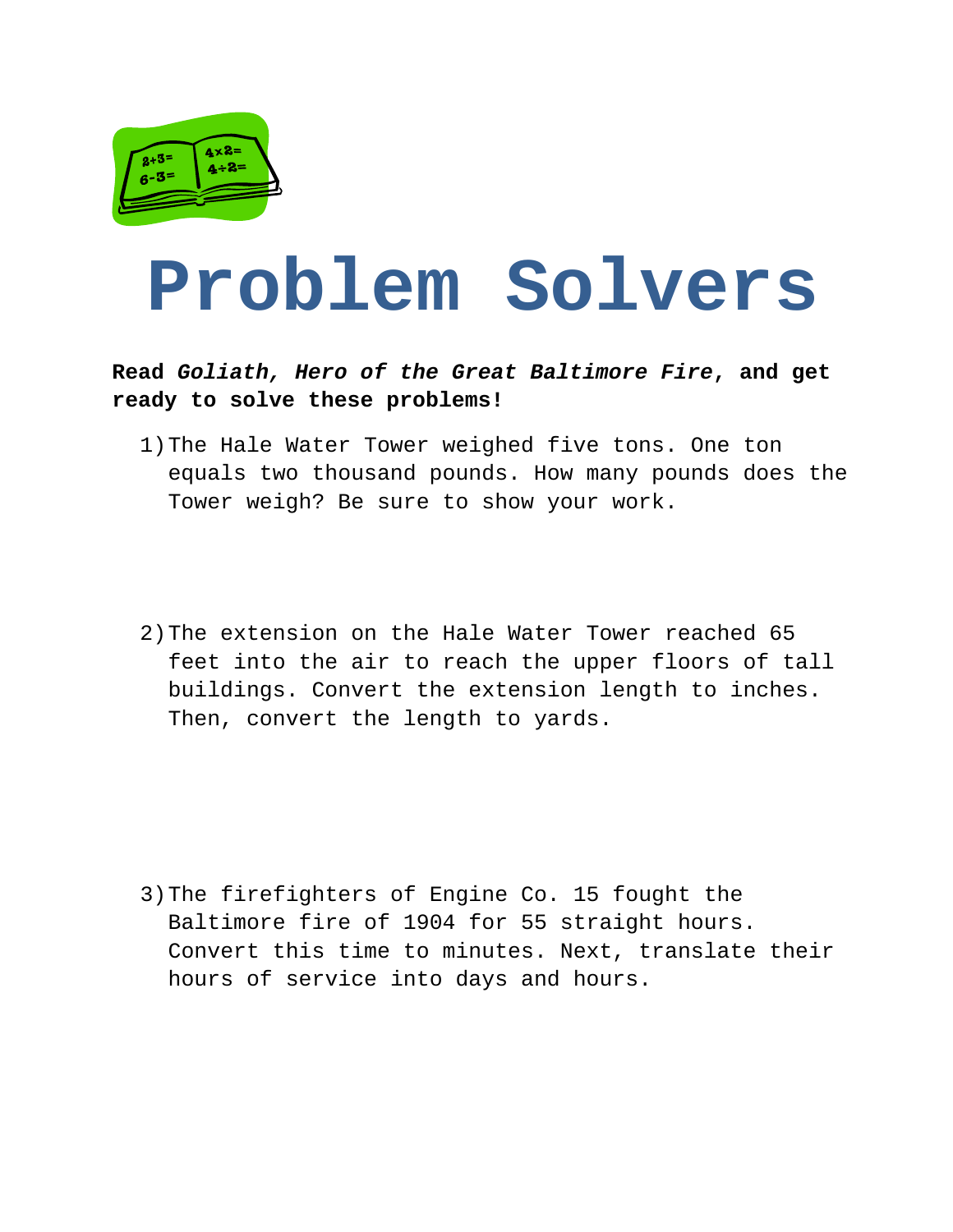# **Everyday Heroes**

No one outside of Engine Co. 15 knew who Goliath was until he acted heroically during the first hours of the Great Baltimore Fire. After the fire, Goliath became the most beloved animal in Maryland.

*Divide class into four groups. After reading* Goliath, Hero of the Great Baltimore Fire, *assign each group one of these topics to discuss and then share with classmates.* 

- ¾ Discuss what you think makes a hero. What characteristics do heroes have? Look up the definition of a hero. Do you think Goliath was a hero? Why or why not?
- $\triangleright$  Is there a difference between the characteristics of heroic people and animals? Look up heroic animals on the internet. Each member of the group is to choose an animal that has acted heroically and then share information with the class.
- ¾ Goliath was trained to work every day in dangerous situations. Have each member of your group choose one of these professionals to research and give specific examples of how their jobs often involve heroic actions. **Police officer, firefighter, paramedic, military service person, K9 dog.**
- ¾ Many heroes are ordinary people or animals who find themselves in extraordinary circumstances. Think about people that you know or have heard about who have found themselves in a dangerous or difficult situation and have acted bravely. (Maybe **you** have acted heroically!) Share your stories with each other and then the class.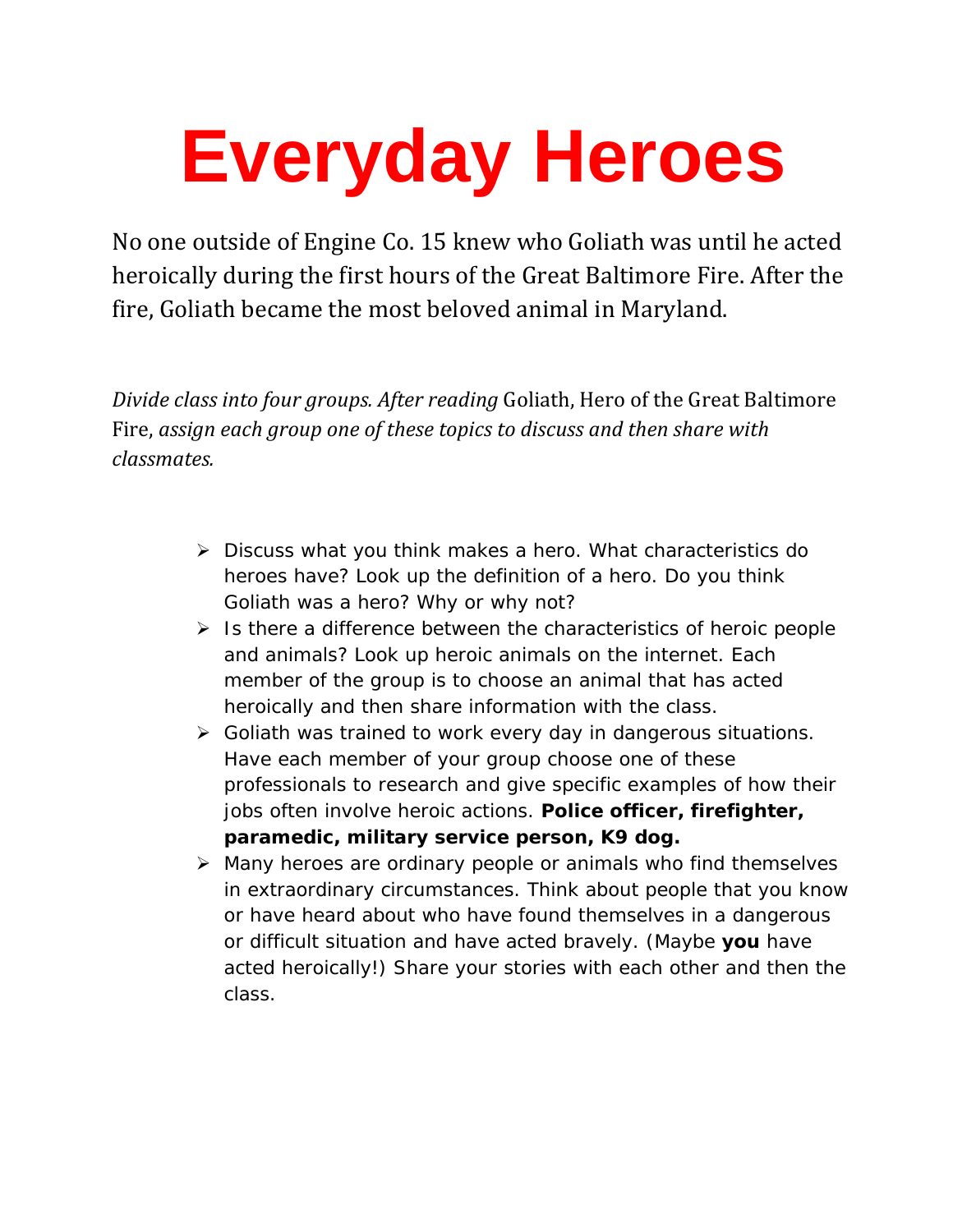### Goliath Hero of the Great Baltimore Fire

 $\blacktriangleright$ 

#### **Answer Key**

**Why Do You Think?**  $-1$ ) In 1904, only men could be firefighters. Women and children were not permitted inside the firehouse because they were considered a distraction. Each fireman had a number that the watchman could signal on a small house bell so they could receive visitors outside. Children often stopped by their neighborhood firehouse to feed the horses. 2) Fire horses stood in stalls in the back of the firehouse or next to the rig they pulled. The horses wore bridal bits at all times except when eating grain to hasten the hitching speed when the house gong sounded. Horses and the company men had to be out of the firehouse in twenty seconds. 3) Firefighters slept, ate, and lived in the firehouses, just like firefighters do today, because fires occur at any time! Firefighters slept in beds on the second floor of the firehouse next to the brass pole that led them to their stations on their rigs below. A firehouse could have up to fifteen calls per night so they slept in their long underwear. Their boots stood at the foot of their beds so when the gong sounded, they could jump into their boots, pull on their "bunker pants" (pants with suspenders), and were ready to slide down the poles and put on coats and fire hats. 4) Spiral staircases took up less room in the firehouse and also prevented the horses from going upstairs! 5) "House cats" were boys who did chores around the firehouses. They cleaned stalls, swept floors, prepared lanterns, and did errands for the firefighters who could not leave the firehouse while they

were on duty. Many "house cats" were the sons of firefighters.  $6$ ) Dalmatians were the most common fire dogs during the era of horse-drawn fire engines, but other breeds lived and worked in the firehouses as well. The dogs had a calming effect on the horses, they were excellent watch dogs for the apparatus, and they ran ahead of the rigs to clear the streets of people and animals. Dalmatians were able to run twenty to thirty miles in a day.

**Complete Your Thoughts** – 1) E! 2) Q? 3) S. 4) Q? 5) E! 6) S. 7) Q? 8) S. 9) E! 10) S. 11) Q? 12) E!

**Yesterday and Today** – 1904: steam engine, hostler, hay, lanterns, spider, coal. THEN AND NOW: dogs, beds, fire alarms, brass poles, hoses, stove. TODAY: ambulance, telephone, females, television.

**Bang! Crash! Boom!** – Gong! – sound of the fire alarm. Boom! – blast of dynamite. Whoosh! – wind pushing through door. Bam! – Goliath kicking the stall. Stomp! – loud noise with foot. Snap! – crack of a whip.